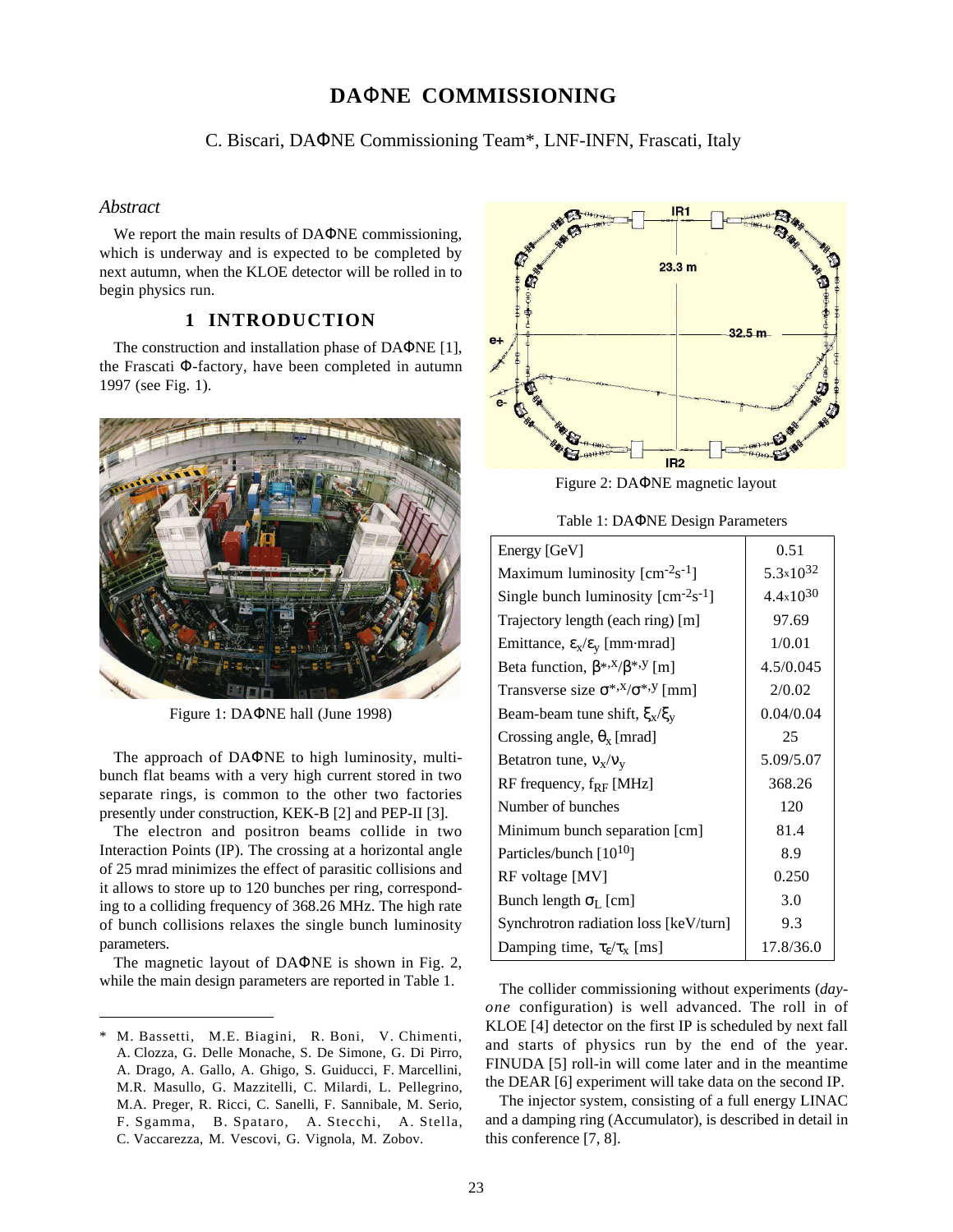The injector commissioning has been carried out in parallel with the main rings installation, for a total period of two months spread along two years. The LINAC and Accumulator performance have exceeded the design values and both operate in a reliable way.

#### **2 MAIN RING OVERVIEW**

Electrons and positrons are stored in two symmetric rings, intersecting in two points and sharing two Interaction Regions (IR), where beams travel in the same vacuum chamber, passing off-axis in the low beta quadrupoles. At the end of each IR the beams are separated by 12 cm and a splitter magnet, with two independent vacuum chambers, drives the two beams in the corresponding rings.

The ring periodic structure consists of four arcs. The straight sections orthogonal to the IRs are used for injection, RF and feedback kickers. The arc cell, named BWB (Bending-Wiggler-Bending) [9], is quasi-achromatic, its special feature being the presence of a 1.8 T wiggler, 2 m long, in the region of maximum dispersion, which doubles up the synchrotron radiation emitted in the dipoles. The damping times are shortened and instabilities thresholds are raised. The wiggler allows also emittance tuning at constant field by appropriate control of the dispersion function. Moreover, the resulting increase of the natural energy fluctuation should raise the beam-beam tune shift limit [10].

To make optics flexible all quadrupoles and sextupoles are independently powered. There are 480 power supplies [11], ranging from 100 VA to 1500 kVA. The very different output currents (10÷2300 A) and output voltages (8÷1300 V) have led to different technical solution realized by various industries (Danfysik - Denmark, Hazemeyer - France, Inverpower - Canada, OCEM - Italy).

Special RF cavities, with low impedances parasitic high order modes (HOM) content, have been developed [12] to allow stable high current-multibunch operation. The cavities, one per ring, are normal conducting copper single cells, with a system of HOM damping waveguides which couple out and dissipate the HOM energy induced by the beam on external 50  $\Omega$  loads. The HOM shunt impedances have been reduced by orders of magnitude. The operation of the damped cavities has been until now very successful, without any evidence of arcing or multipacting effects due to the loading waveguides.

A longitudinal bunch-by-bunch feedback system [13] has been implemented in collaboration with the SLAC/LBL PEP II group to damp beam residual oscillations. It consists of a scalable time domain system employing digital techniques. A wideband kicker cavity has been developed at LNF [14].

A timing system [15] provides the synchronization of the Main Ring (MR) RF cavities, the Accumulator RF

phase, the firing instant of the Linac, the injection/extraction kickers in the accumulator ring and the MR injection kickers in order to fill the selected bucket, with a precision down to a few picoseconds.

The Control System [16] is completely based on personal computers. The commercial software LabVIEW has been chosen at any level and the hardware interface is based on specially developed MacIntosh boards in a VME environment. The machine devices are driven by several distributed CPUs. A shared memory instead of a network permits fast, easy, and high bandwidth communications. The Control System has allowed the step by step commissioning of the major DAΦNE subsystems as they were installed, proving to be modular and extensible.

## **3 SINGLE RING COMMISSIONING**

The initial commissioning phase of the collider has been dedicated to optimize the single bunch luminosity. Single ring commissioning has therefore been focused on full characterization and equalization of the single bunch luminosity parameters of both rings. The start up has been done directly on design IP parameters, i.e., nominal betatron functions  $(\beta^*)$  at the IP and nominal crossing angle.

Being DAΦNE a low energy machine the IR optics is highly influenced by the experimental detector solenoidal fields. The KLOE detector, for example, (0.6 T x 4 m magnetic field) will introduce focusing effects plus a rotation of  $\sim$  45 $\degree$  in the transverse plane which will be cancelled by external compensating solenoids.

For the collider commissioning in the absence of experiments, two *day-one* IRs with conventional quadrupoles and no solenoids, have been installed in the experimental pits. From the optics point of view the IR first order matrix is equal to the IR experimental matrix, while the chromatic contribution is weaker, since quadrupole arrangements had no space constraints. Figure 3 shows the IR betatron functions.



Figure 3: *Day-one* IR betatron functions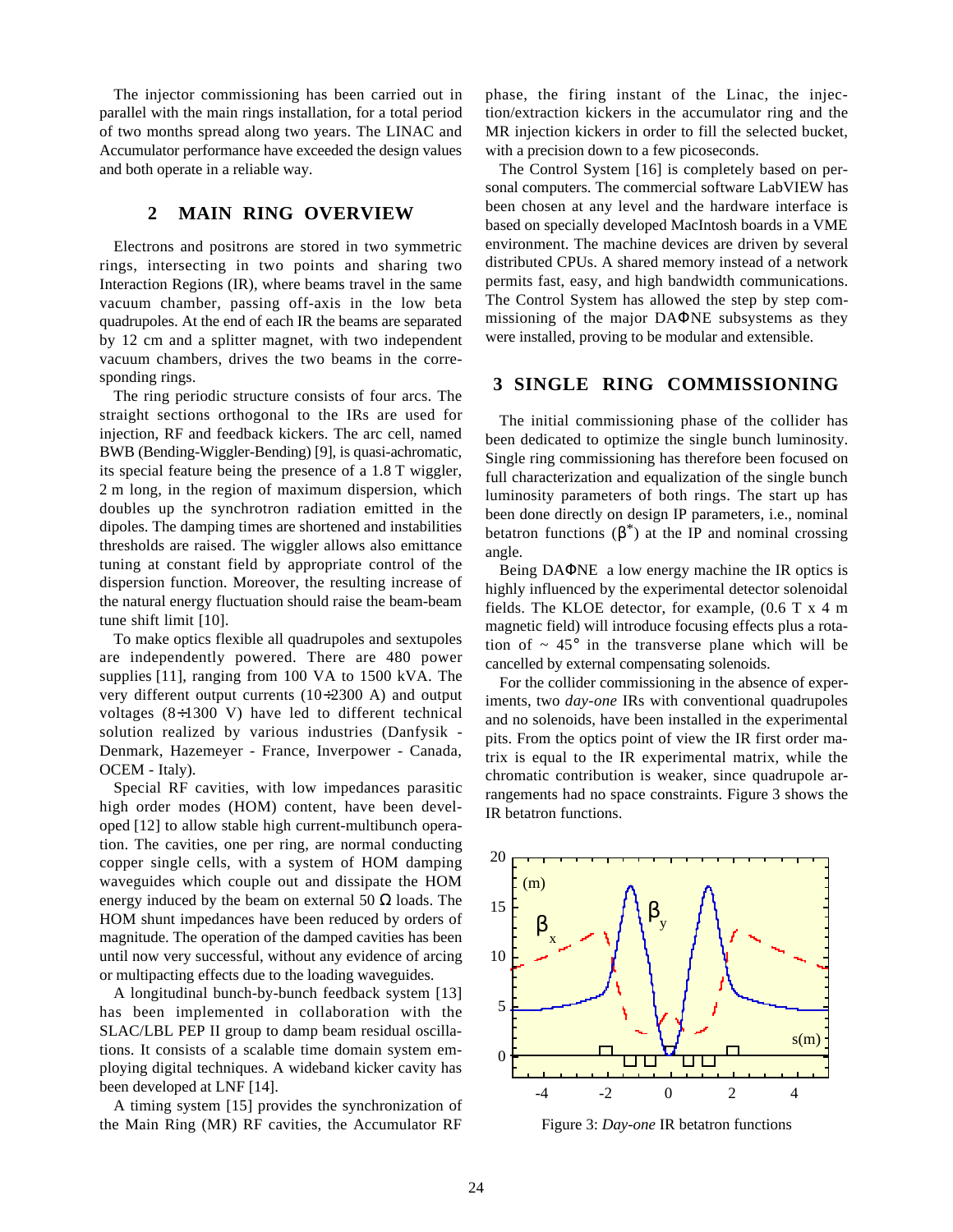The closed orbit has been corrected in both rings to rms values of  $1 \sim 2$  mm.

Since the two rings are close to each other (see Figs. 1, 2) the magnetic cross-talk is not negligible, as was already estimated from magnetic measurements. Fringing fields of dipoles, wigglers, splitters and elements of the transfer lines produce orbit and tune shifts on the near ring mainly in the horizontal plane. Measurement and correction of these effects have been successfully carried out. The horizontal closed orbit is also influenced by the compensation of the trajectory in the wigglers  $(\int B \, dl = 0$  on the trajectory), by the splitter magnet set point as a function of the crossing angle at the IP and by the balance between the splitter and the dipole field. The vertical closed orbit with no correction is stable in both machines: this is a cross-check of the goodness of the alignment [17].

The Beam Position Monitor (BPM) system includes striplines for single pass measurements and button monitors for accurate measurements on the stored beam. The electronics for the BPM detectors has been developed by BERGOZ Beam Instrumentation System. An example of the corrected orbit on the electron ring is given in Fig. 4.



Figure 4: Corrected closed orbit in e<sup>-</sup> ring

Extensive measurements of optical functions and chromaticity have been done. A quite satisfactory agreement has been reached between measurements and a machine modeling which includes fringing effects of wigglers, small curvature radius dipoles, quadrupoles and off-axis effects of low-beta quadrupoles. No evidence of dynamic aperture limits has been found.

Coupling has been measured and corrected by powering few of the installed skew quadrupoles. The bunch dimensions were measured with the synchrotron light monitors. Since the vertical resolution was not sufficient, beam lifetime measurements have been used to minimize the coupling: in fact the beam lifetime  $\tau$  is Touschek dominated, and for a given bunch current, minimum coupling corresponds to maximum bunch density and to minimum  $\tau$ . The estimated coupling is around the nominal 1% for the positron beam, which is again a check of the good magnet alignment. In the e<sup>-</sup> ring the ratio of the vertical emittance to the horizontal one is also  $\sim$  1% at low current; as the current increases the emittance blow-up due to ion trapping leads to vertical dimension increase.

Special care has been put on the minimisation of the coupling impedance. The contribution of every vacuum system element to the impedance budget has been accurately assessed.

The bunch length as a function of the bunch current has been measured in the positron ring. Figure 5 shows a comparison of the measured bunch length with the results of numerical simulations which were carried out much before the measurements [18]. The agreement is really satisfactory. The normalised longitudinal coupling impedance *|Z/n|* estimated from both the measurement and the simulation results is equal to 0.6  $\Omega$ .



Figure 5: Bunch length simulations (solid line) and measurements (dots) in the  $e^+$  ring

Most components of the vacuum chamber have been baked out before the installation. No bake-out has been done in-situ so far. The vacuum has been improved by beam-conditioning: several night shifts have been dedicated to clean the vacuum walls by waving vertically the beam at the maximum available current. Titanium sublimation pumps have been activated few times. The present static average pressure in the rings is  $\leq 1$  nanotorr. The pressure rise due to the beam is still high and evidence of ion trapping in the electron ring has been found even in the single bunch mode. Tune spread and shift have been measured. The ion clearing system has been preliminarily tested, partially powered, with several bunch filling configurations. No evidence of photo-electron instabilities in the positron ring has been so far detected.

The nominal single bunch current of 44 mA has been exceeded in both positron and electron rings: 90 mA of positrons and 110 mA of electrons have been stored with no active feedback and with no evidence of harmful instabilities. In particular, the transverse mode coupling threshold has not been reached.

The threshold of head-tail instability with no sextupoles is of the order of 10 mA in both rings with the present chromaticities.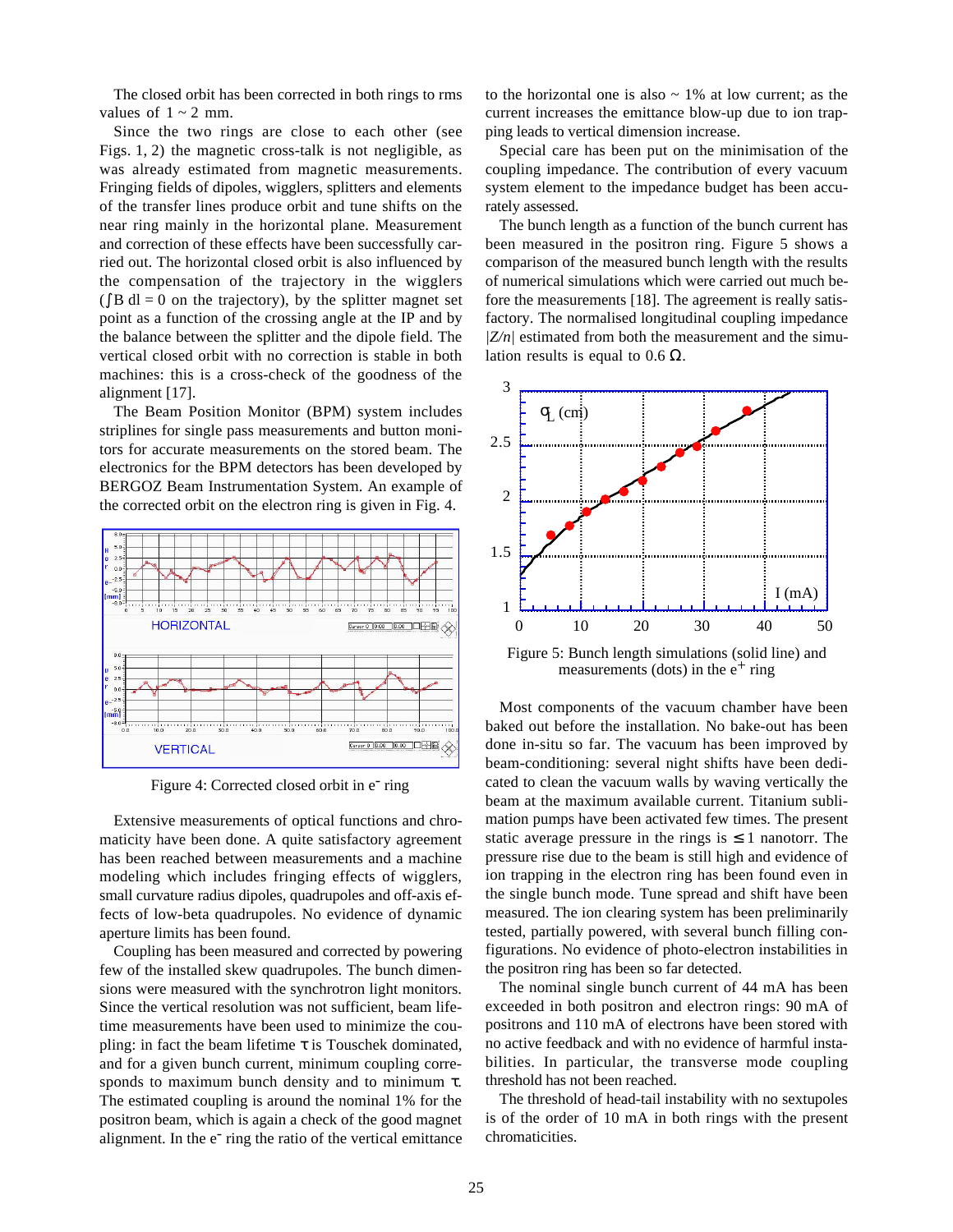A few hundreds of mA have been stored in both rings with different multibunch configurations.

In spite of no dedicated machine time spent in studying and optimising multibunch injection and operation, the longitudinal bunch by bunch feedback systems have been set-up [13] and are operational in both rings. In particular, damping times in the millisecond region are routinely obtained and consistently measured. A damping time faster than  $\sim$  200 µsec has been demonstrated in the positron ring with 30 bunches. Figure 6 shows the beam spectrum with feedback off and on in the positron ring.



Figure 6: Beam spectrum without and with feedback in the positron ring, 30 bunches, 70 mA

# **4 SINGLE BUNCH LUMINOSITY**

The design value of the beam-beam tune shift is 0.04. The design betatron working point has been chosen on the basis of beam-beam simulations [19] which include crossing angle, finite bunch length, variation of β along the bunch during collisions and energy loss due to longitudinal effects. The optimum operating point is of course near the integer.

Since in the first runs of single ring operation the rings were tuned on working points far from the integer, we have decided to make the first collisions in the tune zone already explored. According to simulations the chosen working point in this tune region is (5.15, 5.21) which provides a reasonable beam-beam tune shift parameters of  $\xi = 0.02$ . The corresponding current is 20 mA per bunch. Tail growth and beam blow up at larger currents are predicted.

The two rings have been separately tuned on the collision configuration, checking the symmetry of the two distinct  $\beta$ <sub>*i*</sub>; the two beam trajectories in the IR were aligned (see Fig. 7), especially benefiting of one BPM at the IP installed in the *day-one* vacuum chamber.

The longitudinal overlap of collisions at the nominal IP has been timed by monitoring the distance between the combined signals left on two sets of symmetric BPMs around the IP by the incoming beam toward the IP and the outcoming one.



Figure 7: Beam trajectories in the IR.

The collisions have been done on one IP with the beams kept vertically separated at the other one.

A luminosity monitor [20] based on the measurement of the photons from the single bremsstrahlung (SB) reaction is used. The SB high counting rate allows fast monitoring, which is very useful during machine tune-up. The contribution of the gas bremsstrahlung reaction is subtracted by measuring the counting rate with two non interacting bunches. The estimated error on the measurements is of the order of 20%.

The luminosity has been also evaluated from beambeam tune shift measurements and results are in good agreement with the luminosity monitor ones.

Sets of luminosity measurements have been executed during two different shifts. The results are summarized in Fig. 8. All the measurements correspond to good beamlifetime in both beams and stable conditions. First runs dedicated to luminosity parameter tuning were done with bunch currents limited to few mA.

The design luminosity is  $4.4 \cdot 10^{30}$  cm<sup>-2</sup> sec<sup>-1</sup> with 44 mA per bunch. Scaling it by the two beam currents, the design geometrical luminosity for nominal emittance, coupling and  $\beta$ \* is 2.2 · 10<sup>27</sup> cm<sup>-2</sup> sec<sup>-1</sup> mA<sup>-2</sup>.

The maximum measured luminosity so far is:

$$
4 \cdot 10^{29}
$$
 cm<sup>-2</sup> sec<sup>-1</sup>.

Values of 60% the design geometrical luminosity have been consistently obtained. The maximum current per beam was about 20 mA, well in agreement with the  $\xi = 0.02$  beam-beam simulations. Larger currents showed as expected emittance blow-up in the weaker beam and poor lifetime. Considering that the  $e^-$  emittance is enhanced by ion trapping, we can conclude that the basic single bunch luminosity parameters are in agreement with the design ones.

Next shifts will be done at the design working point for luminosity optimisation.